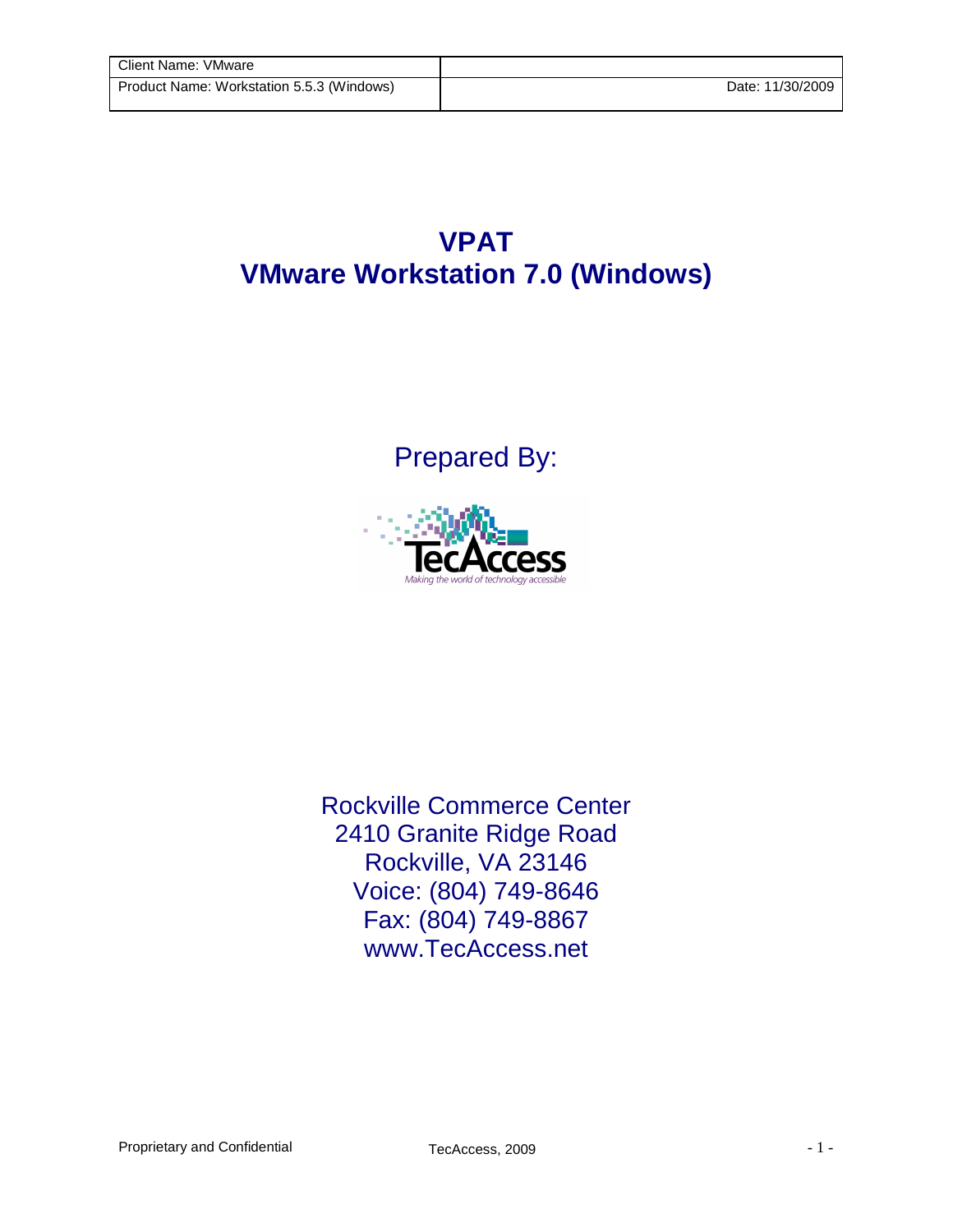## **VPAT**

**Product**: VMware Workstation 7.0 (Windows)

**Components covered:** Windows software client, installation, on-board help under the menu item Help.

**Contact for more information:** http://www.vmware.com **Date:** November 30, 2009

| <b>Summary of Voluntary Product Accessibility Template</b>                      |                                      |                                                                 |
|---------------------------------------------------------------------------------|--------------------------------------|-----------------------------------------------------------------|
| <b>Criteria</b>                                                                 | <b>Supporting</b><br><b>Features</b> | <b>Remarks and Explanations</b>                                 |
| Section 1194.21 Software<br><b>Applications and Operating</b><br><b>Systems</b> | <b>Supports</b>                      | Please reference the attached<br>1194.21 VPAT.                  |
| Section 1194.22 Web-based<br>Internet Information and<br>Applications           | <b>Not</b><br>Applicable             |                                                                 |
| Section 1194.23<br><b>Telecommunications Products</b>                           | <b>Not</b><br>Applicable             |                                                                 |
| Section 1194.24 Video and<br><b>Multimedia Products</b>                         | Not<br>Applicable                    |                                                                 |
| Section 1194.25 Self-contained,<br><b>Closed Products</b>                       | <b>Not</b><br>Applicable             |                                                                 |
| Section 1194.26 Desktop and<br><b>Portable Computers</b>                        | <b>Not</b><br>Applicable             |                                                                 |
| Section 1194.31 Functional<br>Performance Criteria                              | <b>Supports</b>                      | Please reference the included<br>1194.21, and 1194.31 sections. |
| Section 1194.41 Information,<br>Documentation and Support                       | <b>Supports</b>                      | Please reference the included<br>1194.41 section                |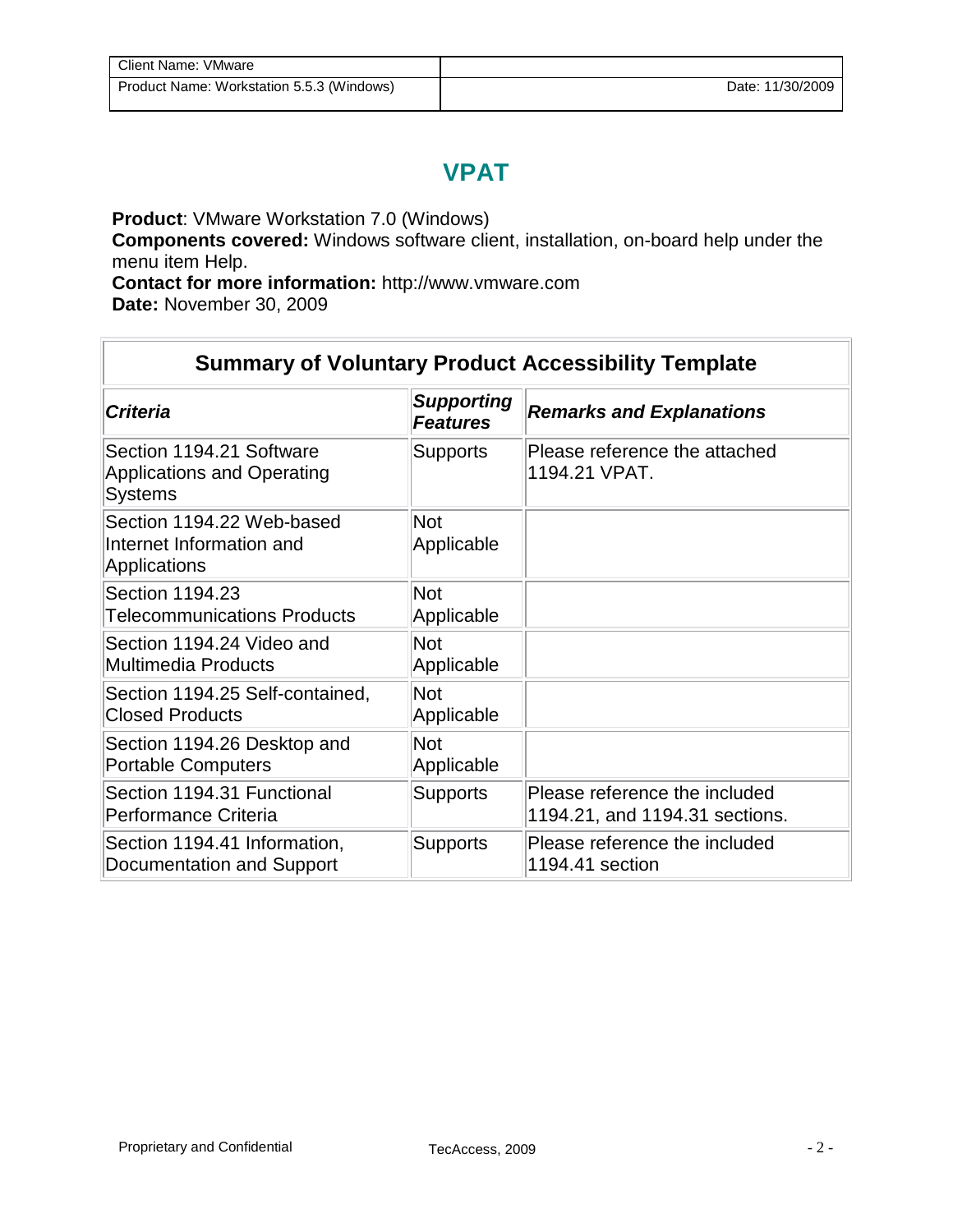| Client Name: VMware                       |                  |
|-------------------------------------------|------------------|
| Product Name: Workstation 5.5.3 (Windows) | Date: 11/30/2009 |

| <b>Supporting Features (second column on VPAT)</b>                  |                                                                                                                                                                                                                                                                                                                                              |  |
|---------------------------------------------------------------------|----------------------------------------------------------------------------------------------------------------------------------------------------------------------------------------------------------------------------------------------------------------------------------------------------------------------------------------------|--|
| <b>Supports</b>                                                     | Use this language when you determine the product<br>fully meets the letter and intent of the Criteria.                                                                                                                                                                                                                                       |  |
| <b>Supports with Exceptions</b>                                     | Use this language when you determine the product<br>does not fully meet the letter and intent of the<br>Criteria, but provides some level of access relative<br>to the Criteria.                                                                                                                                                             |  |
| <b>Supports through Equivalent</b><br><b>Facilitation</b>           | Use this language when you have identified an<br>alternate way to meet the intent of the Criteria or<br>when the product does not fully meet the intent of<br>the Criteria.                                                                                                                                                                  |  |
| <b>Supports when combined with</b><br><b>Compatible AT</b>          | Use this language when you determine the product<br>fully meets the letter and intent of the Criteria when<br>used in combination with Compatible AT. For<br>example, many software programs can provide<br>speech output when combined with a compatible<br>screen reader (commonly used assistive<br>technology for people who are blind). |  |
| <b>Does not Support</b>                                             | Use this language when you determine the product<br>does not meet the letter or intent of the Criteria.                                                                                                                                                                                                                                      |  |
| <b>Not Applicable</b>                                               | Use this language when you determine that the<br>Criteria do not apply to the specific product.                                                                                                                                                                                                                                              |  |
| Not Applicable - Fundamental<br><b>Alteration Exception Applies</b> | Use this language when you determine a<br>Fundamental Alteration of the product would be<br>required to meet the Criteria (see the access board<br>standards for the definition of "fundamental<br>alteration").                                                                                                                             |  |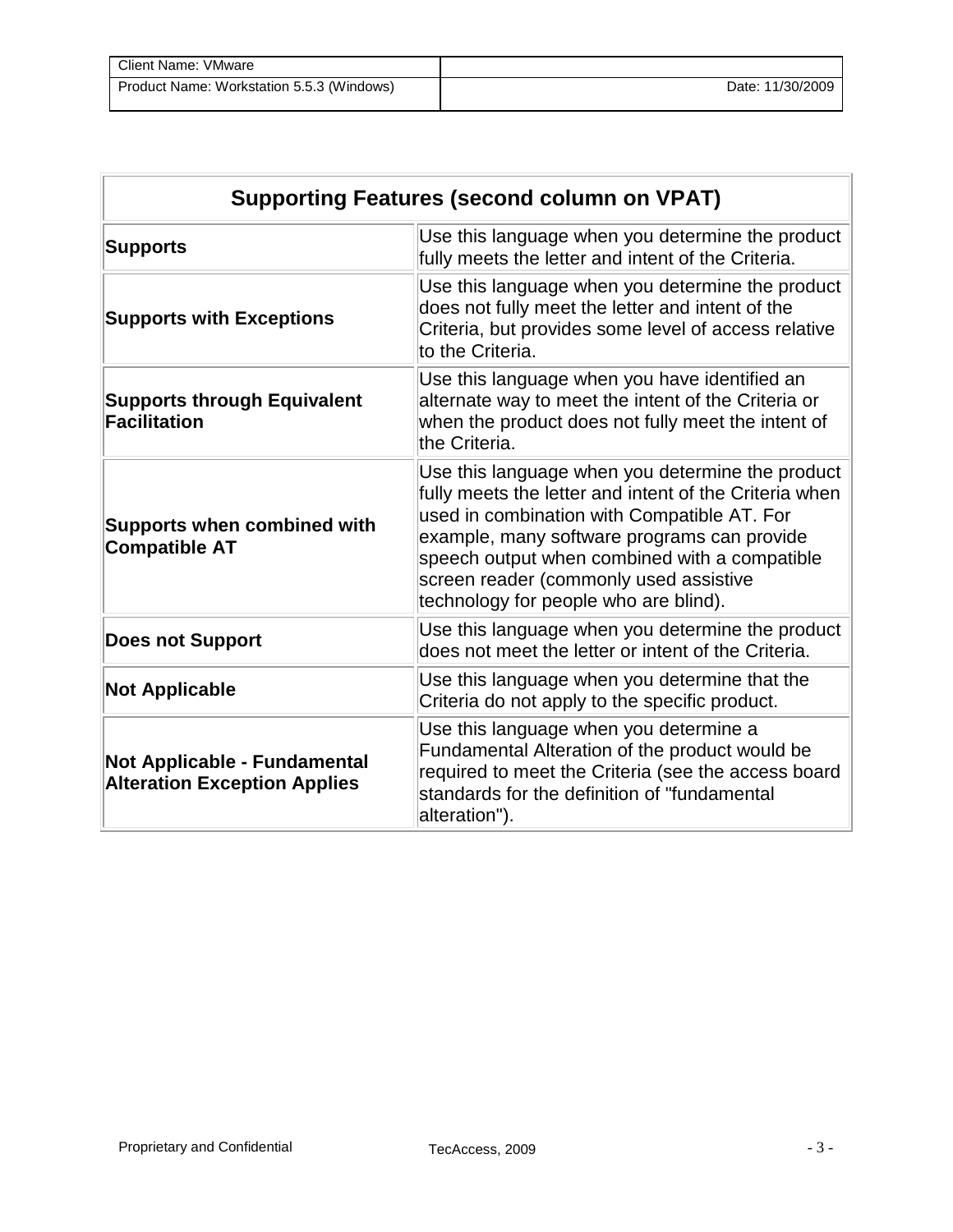## **1194.21 Software Applications and Operating Systems**

| <b>Criteria</b>                                                                                                                                                                                                                                                                                                                                                                                                                                                                                                                                                                                   | <b>Supporting</b><br><b>Features</b> | <b>Remarks and explanations</b>                                                                                                                                                                                                                                                                                                                                                          |
|---------------------------------------------------------------------------------------------------------------------------------------------------------------------------------------------------------------------------------------------------------------------------------------------------------------------------------------------------------------------------------------------------------------------------------------------------------------------------------------------------------------------------------------------------------------------------------------------------|--------------------------------------|------------------------------------------------------------------------------------------------------------------------------------------------------------------------------------------------------------------------------------------------------------------------------------------------------------------------------------------------------------------------------------------|
| (a) When software is designed to<br>run on a system that has a<br>keyboard, product functions shall be<br>executable from a keyboard where<br>the function itself or the result of<br>performing a function can be<br>discerned textually.                                                                                                                                                                                                                                                                                                                                                        | <b>Supports</b>                      | Workstation's functions can be<br>executed from the keyboard. Many<br>shortcut keys exist, menus are<br>keyboard operable, and dialogs can be<br>navigated. Some items including the<br>toolbars and the Home screen are not<br>usable via keyboard; however, the<br>functions are available via alternatives<br>such as through the menus; thus<br>equivalent facilitation is achieved. |
| (b) Applications shall not disrupt or<br>disable activated features of other<br>products that are identified as<br>accessibility features, where those<br>features are developed and<br>documented according to industry<br>standards. Applications also shall<br>not disrupt or disable activated<br>features of any operating system<br>that are identified as accessibility<br>features where the application<br>programming interface for those<br>accessibility features has been<br>documented by the manufacturer of<br>the operating system and is<br>available to the product developer. | <b>Supports</b>                      | <b>VMware Workstation does not disrupt</b><br>or disable operating system<br>accessibility API information, sticky<br>keys, on screen keyboards, and other<br>aids; Assistive technology can run<br>along side the VMware Workstation<br>application without disruption.                                                                                                                 |
| (c) A well-defined on-screen<br>indication of the current focus shall<br>be provided that moves among<br>interactive interface elements as the<br>input focus changes. The focus<br>shall be programmatically exposed<br>so that Assistive Technology can<br>track focus and focus changes.                                                                                                                                                                                                                                                                                                       | <b>Supports</b>                      | Assistive technology can track focus<br>changes and determine what<br>interactive interface element has the<br>current focus.                                                                                                                                                                                                                                                            |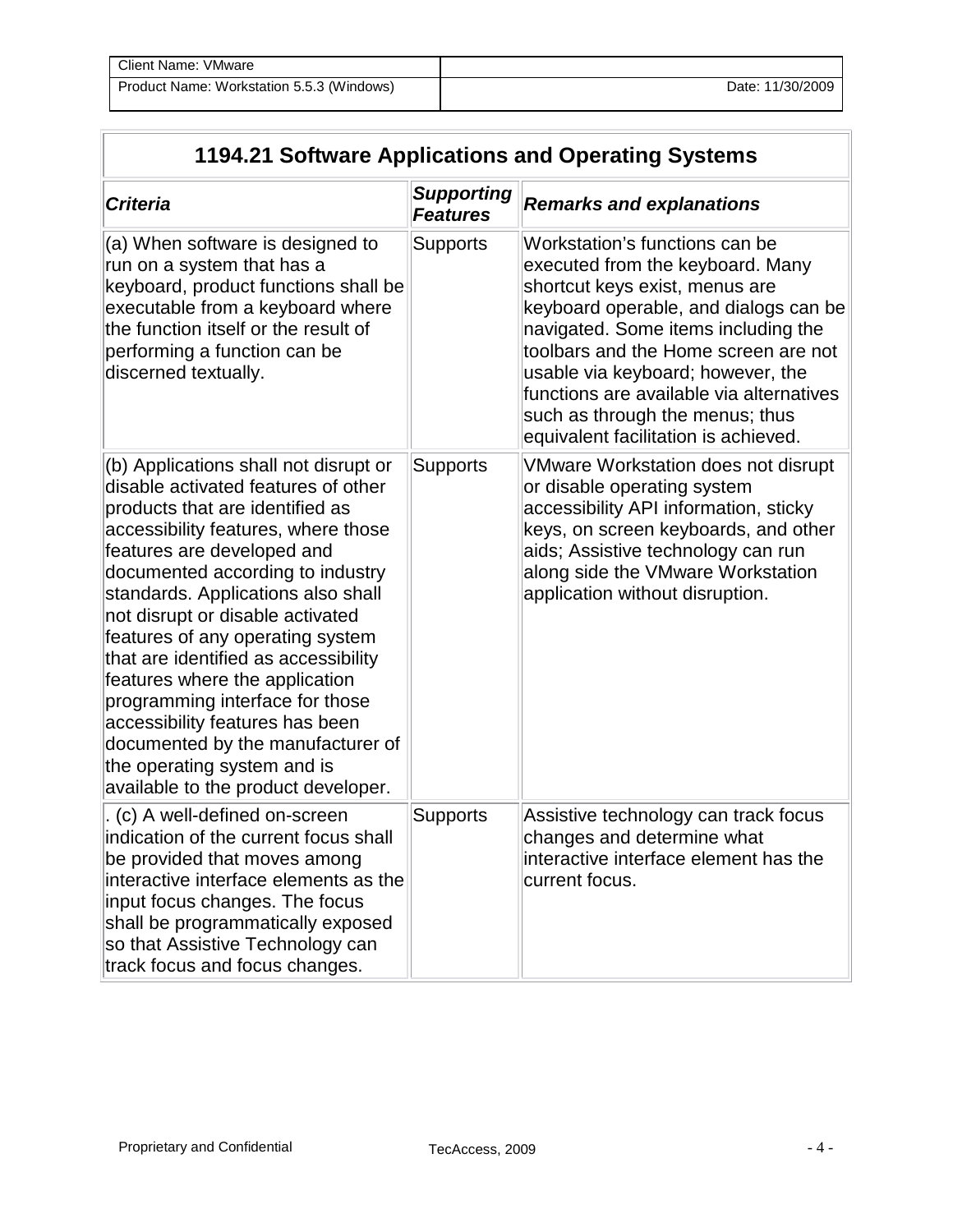| Client Name: VMware                       |                  |
|-------------------------------------------|------------------|
| Product Name: Workstation 5.5.3 (Windows) | Date: 11/30/2009 |

| (d) Sufficient information about a<br>user interface element including the<br>identity, operation and state of the<br>element shall be available to<br>Assistive Technology. When an<br>image represents a program<br>element, the information conveyed<br>by the image must also be available<br>in text. | <b>Supports</b> | Controls have sufficient information for<br>identifying them and their values and<br>states; Microsoft Active Accessibility<br>(MSAA) provides information to<br>assistive technology such as names<br>for buttons. |
|------------------------------------------------------------------------------------------------------------------------------------------------------------------------------------------------------------------------------------------------------------------------------------------------------------|-----------------|---------------------------------------------------------------------------------------------------------------------------------------------------------------------------------------------------------------------|
| (e) When bitmap images are used to Supports<br>identify controls, status indicators, or<br>other programmatic elements, the<br>meaning assigned to those images<br>shall be consistent throughout an<br>application's performance.                                                                         |                 | <b>VMware Workstation makes low use</b><br>of graphics, and provides descriptions<br>and redundant information on graphics                                                                                          |
| (f) Textual information shall be<br>provided through operating system<br>functions for displaying text. The<br>minimum information that shall be<br>made available is text content, text<br>input caret location, and text<br>attributes.                                                                  | <b>Supports</b> | Text is available through the operating<br>system and assistive technology,<br>including JAWS can read it.<br>Examples include the New Virtual<br>Machine Wizard, and various settings<br>dialogs.                  |
| (g) Applications shall not override<br>user selected contrast and color<br>selections and other individual<br>display attributes.                                                                                                                                                                          | <b>Supports</b> | <b>VMware Workstation does not disrupt</b><br>user selected contrast, themes, and<br>color selections in operating system                                                                                           |
| (h) When animation is displayed, the Not<br>information shall be displayable in at Applicable<br>least one non-animated<br>presentation mode at the option of<br>the user.                                                                                                                                 |                 |                                                                                                                                                                                                                     |
| (i) Color coding shall not be used as<br>the only means of conveying<br>information, indicating an action,<br>prompting a response, or<br>distinguishing a visual element.                                                                                                                                 | Supports        | <b>VMware Workstation does not use</b><br>color as the sole indicator for elements<br>and information                                                                                                               |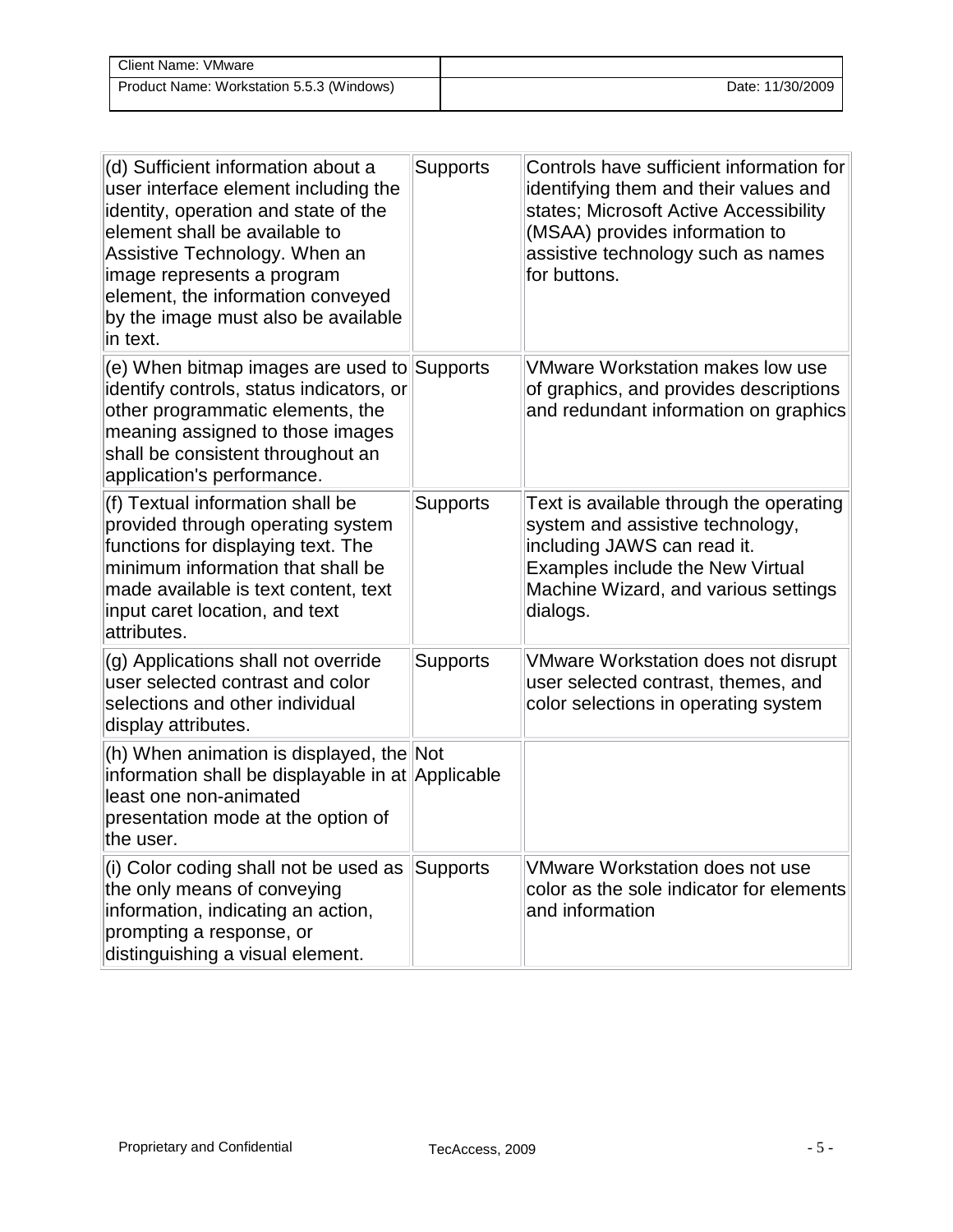| Client Name: VMware                       |                  |
|-------------------------------------------|------------------|
| Product Name: Workstation 5.5.3 (Windows) | Date: 11/30/2009 |

| (i) When a product permits a user to Not<br>adjust color and contrast settings, a<br>variety of color selections capable of<br>producing a range of contrast levels<br>shall be provided.                                                                        | Applicable |                                                                                                                                                                                                                     |
|------------------------------------------------------------------------------------------------------------------------------------------------------------------------------------------------------------------------------------------------------------------|------------|---------------------------------------------------------------------------------------------------------------------------------------------------------------------------------------------------------------------|
| (k) Software shall not use flashing or Supports<br>blinking text, objects, or other<br>elements having a flash or blink<br>frequency greater than 2 Hz and<br>llower than 55 Hz.                                                                                 |            | Software does not flash or blink<br>greater than 2Hz or lower than 55Hz                                                                                                                                             |
| (I) When electronic forms are used,<br>the form shall allow people using<br>Assistive Technology to access the<br>information, field elements, and<br>functionality required for completion<br>and submission of the form,<br>including all directions and cues. | Supports   | Controls have sufficient information for<br>identifying them and their values and<br>states; Microsoft Active Accessibility<br>(MSAA) provides information to<br>assistive technology such as names<br>for buttons. |

| 1194.31 Functional performance criteria                                                                                                                                                                                                      |                                      |                                                                                                      |
|----------------------------------------------------------------------------------------------------------------------------------------------------------------------------------------------------------------------------------------------|--------------------------------------|------------------------------------------------------------------------------------------------------|
| <b>Criteria</b>                                                                                                                                                                                                                              | <b>Supporting</b><br><b>Features</b> | <b>Remarks and explanations</b>                                                                      |
| (a) At least one mode of operation<br>and information retrieval that does<br>not require user vision shall be<br>provided, or support for assistive<br>technology used by people who are<br>blind or visually impaired shall be<br>provided. | Supports                             | VMware Workstation supports the use<br>of Assistive Technology, including<br>popular screen readers. |

 $\overline{a}$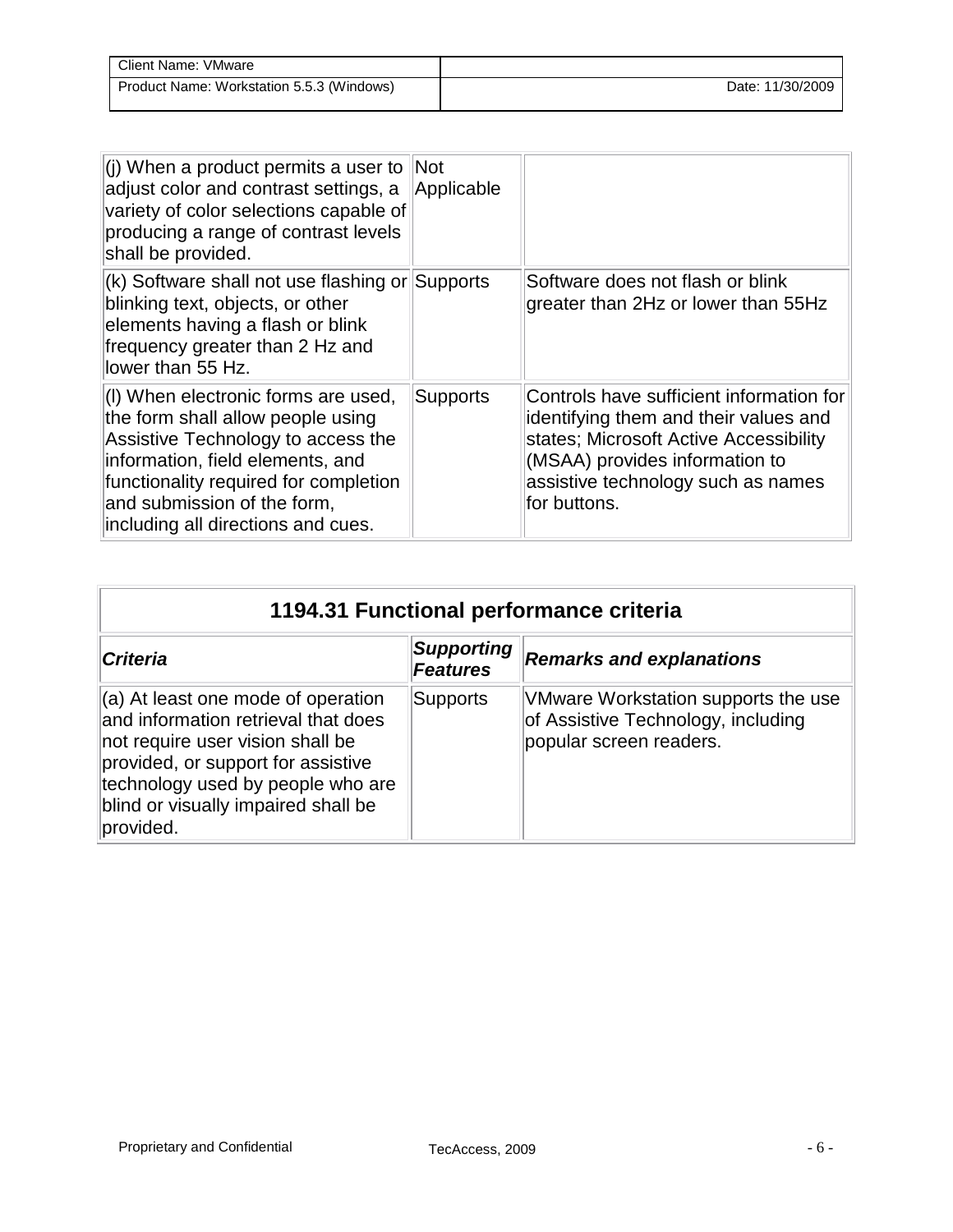| Client Name: VMware                       |                  |
|-------------------------------------------|------------------|
| Product Name: Workstation 5.5.3 (Windows) | Date: 11/30/2009 |

| $(b)$ At least one mode of operation<br>and information retrieval that does<br>not require visual acuity greater than<br>20/70 shall be provided in audio and<br>enlarged print output working<br>together or independently, or<br>support for assistive technology<br>used by people who are visually<br>impaired shall be provided. | <b>Supports</b> | Screen magnifiers do work with<br><b>VMware Workstation.</b>                                           |
|---------------------------------------------------------------------------------------------------------------------------------------------------------------------------------------------------------------------------------------------------------------------------------------------------------------------------------------|-----------------|--------------------------------------------------------------------------------------------------------|
| (c) At least one mode of operation<br>and information retrieval that does<br>not require user hearing shall be<br>provided, or support for assistive<br>technology used by people who are<br>deaf or hard of hearing shall be<br>provided.                                                                                            | <b>Supports</b> | Hearing is not required.                                                                               |
| (d) Where audio information is<br>important for the use of a product, at Applicable<br>least one mode of operation and<br>information retrieval shall be<br>provided in an enhanced auditory<br>fashion, or support for assistive<br>hearing devices shall be provided.                                                               | Not             |                                                                                                        |
| (e) At least one mode of operation<br>and information retrieval that does<br>not require user speech shall be<br>provided, or support for assistive<br>technology used by people with<br>disabilities shall be provided.                                                                                                              | <b>Supports</b> | User speech is not required.                                                                           |
| (f) At least one mode of operation<br>and information retrieval that does<br>not require fine motor control or<br>simultaneous actions and that is<br>operable with limited reach and<br>strength shall be provided.                                                                                                                  | <b>Supports</b> | Fine motor control or simultaneous<br>action is not required. Workstation is<br>operable via keyboard. |